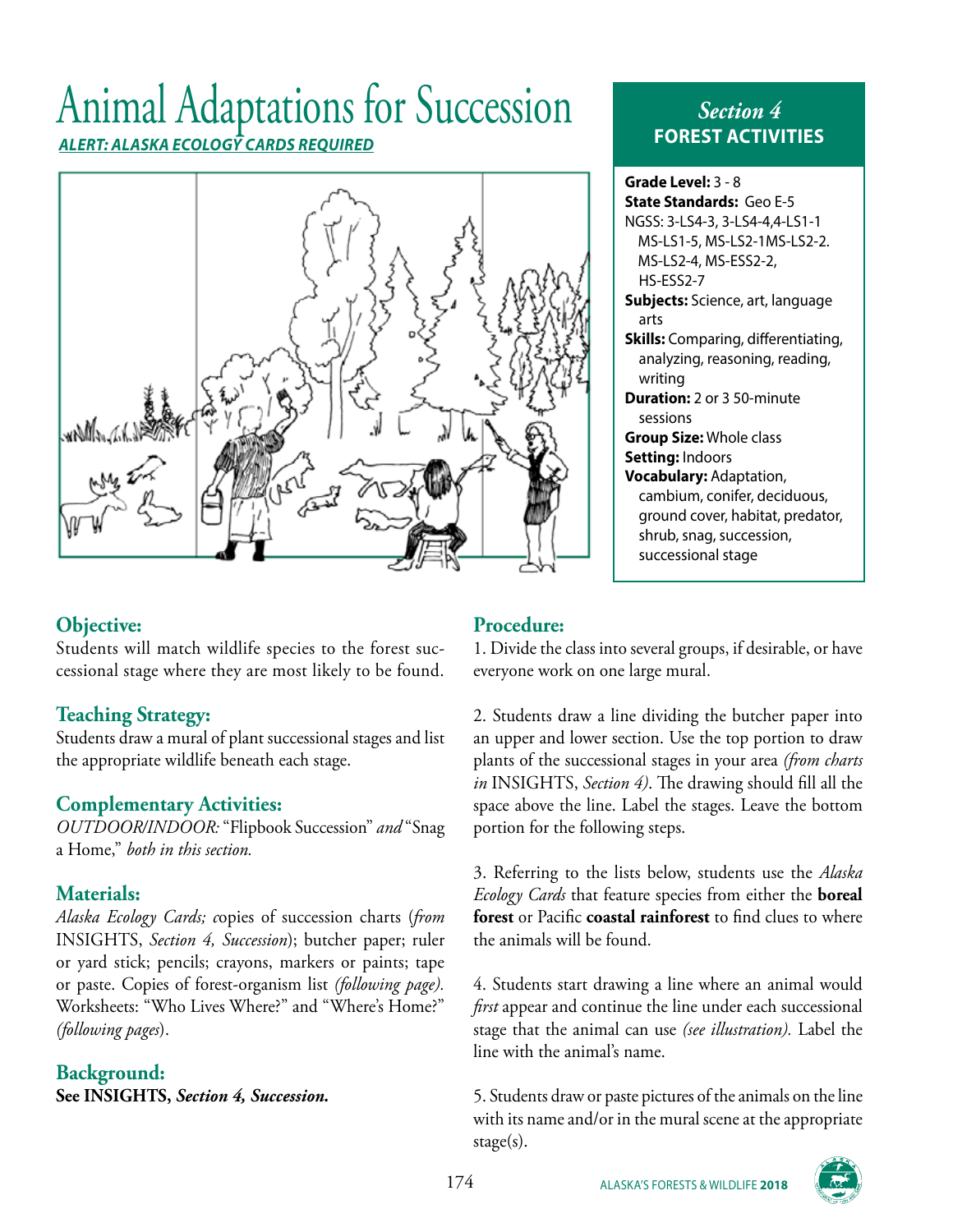6. Discuss with students what effects disturbance of a forest by fire, timber harvest, or insect outbreak might have on wildlife. *(They should conclude that the effects depend on the animal and the successional stage of the forest after each event. Disturbances benefit some wildlife species while decreasing the numbers of others*.)

#### Evaluation:

1. Students answer the worksheets: "Who Lives Where?" and "Where's Home?"

2. Students write a short report comparing and contrasting the animals and their adaptations in the early pioneer and climax stages of succession. Students should note any similarities and detail the differences among the animals' adaptations.

# **Curriculum Connections:**

(See appendix for full citations)

#### **Books:**

*A Dead Log* (Green)

*Alaska Wildlife Notebook Series* (ADF&G)

*Dead Log Alive* (Kittinger)

*How the Forest Grew* (Jasperson)

*Log's Life* (Pfeffer)

#### **Media:**

*Old Growth Forest: an Ecosystem*  (Video) (National Geographic)

# **Teacher Resources:**

(See appendix)



**BOREAL FOREST**

Gilled mushroom Bark beetle Hairy woodpecker Sharp-shinned hawk

Birch tree Moth Chickadee Truffle Bacteria

Hare Lynx

Sunlight Air Water Rocks and soil White spruce tree Red squirrel Goshawk Carrion beetle Bacteria



**Dead trees are valuable in the forest. Standing dead trees called snags are soft enough to be drilled by woodpeckers. Birds adapted for cavity-nesting such as boreal owls appreciate these homes in the sky.**



#### **COASTAL FOREST**

Sunlight Air Water Rocks and soil Sitka spruce Red squirrel Goshawk Carrion beetle Bacteria Gilled mushroom Bark beetle Red-breasted sapsucker Sharp-shinned hawk Hemlock tree Sawfly wasp Chickadee Truffle Bacteria Springtail White-footed deer mouse Grouse Crossbill Wolf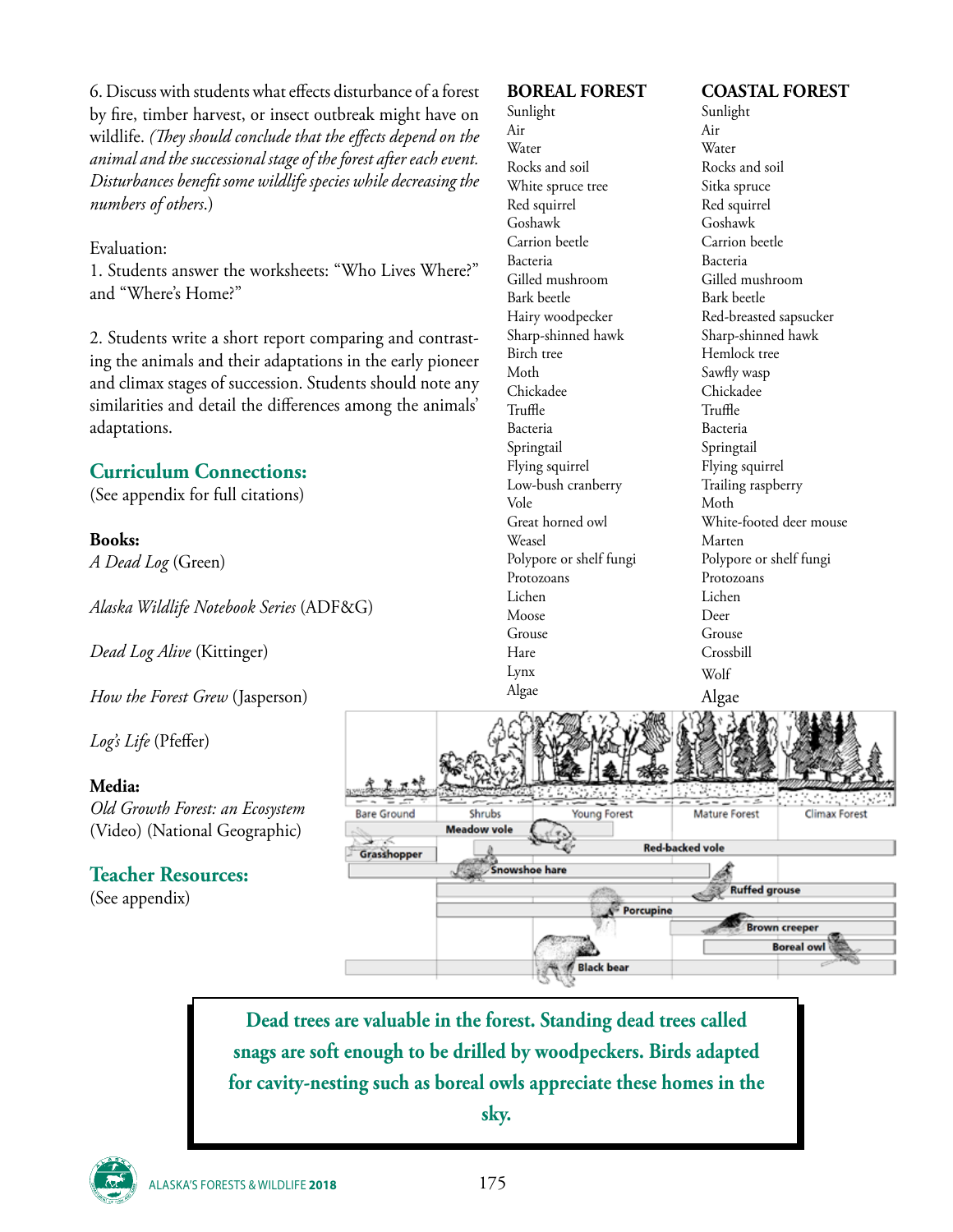# Who Lives Where?

Which successional stage of the **boreal forest** is home for each of these animals? Compare the animal's needs to the description of secondary succession to figure this out. Fill in the number(s) of the successional stage(s) in which you think each animal could survive best.



Flying squirrels eat fungi, berries, and seeds. They need standing live or dead trees to glide between. They escape predators by hiding among the branches of live trees. They need holes in snags to nest and rest.



Voles eat seeds, berries, and fungi. They need many fallen logs, shrubs, and small plants to hide under.



Crossbills eat only the seeds of conifers and the insects that live in the tops of conifers. They also nest in conifer trees.

Three-toed woodpeckers feed on insects that bore into the bark of dead and dying spruce trees. They need large snags to dig holes for nesting and resting places.



Moose eat the branches and leaves of birch, aspen, and willow. They cannot reach the branches of old trees, so they need saplings and tall shrubs.



Boreal chickadees eat seeds and insects that feed on conifers. For nesting, chickadees dig holes in large snags. They hide from predators in the branches of conifers.



Ruffed grouse live in broadleaf forests. They feed mainly on the buds of birch and aspen trees. They often rest in conifer trees, but they nest on the ground under shrubs.



Red foxes eat voles and can only live in places where many voles live. Foxes dig dens under fallen logs, or into the ground under trees or shrubs.



**1. Regrowth Herb Stage**: Fire releases many stored nutrients. Plants and fungi begin growing soon after the fire. There are standing dead and dying **snags**  of spruce and broadleaf trees. Few have fallen to the ground.



**Thicket**: Within 3 to 15 years, the site is covered by tall shrubs and saplings (willow, aspen, birch). A variety of non-woody plants (herbs) are growing. Dead trees lie on the ground, but many large snags remain.

**3. Young Forest**: In 30 to 50 years, birch, aspen, and willows have grown into young trees. Slow-growing spruce are still small. Few snags remain. Fewer shrubs and ground cover plants grow in this stage than in other successional stages.

**4. Mature Forest**: In 75 to 100 years, the spruce are taller than the broadleafs. The forest is more open because many broadleafs have died. A few broadleaf snags have nest holes in them. Fungi and seedand berry-producing shrubs and herbs grow here.



**5. Old-Growth Forest**: By 150 to 200 years, mainly spruce remain. The forest is fairly open and contains many large, dead spruce and broadleaf trees with holes. The forest floor is covered by fallen logs, and mosses, and berry plants.